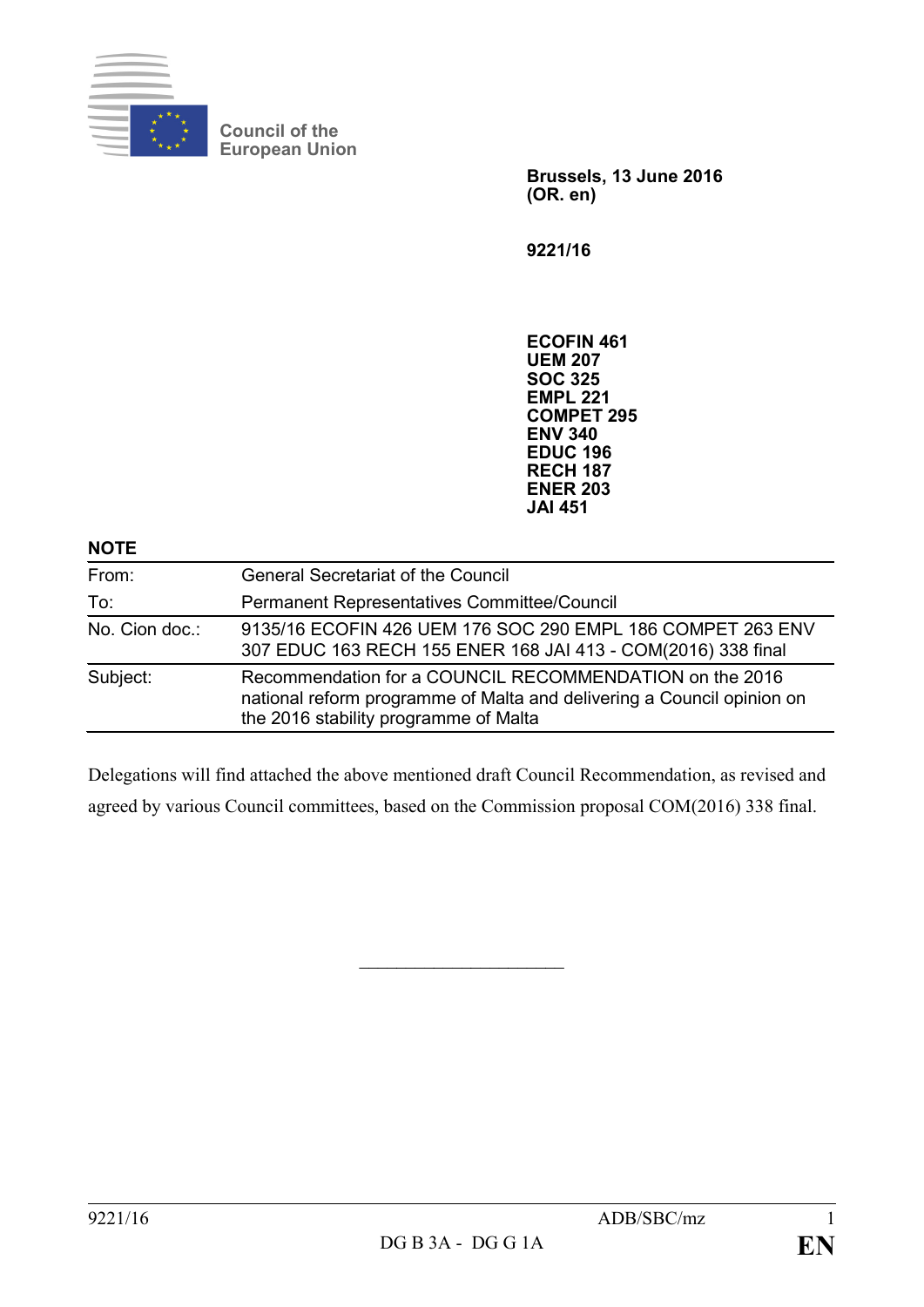## **COUNCIL RECOMMENDATION**

## **of … on the 2016 National Reform Programme of Malta and delivering a Council opinion on the 2016 Stability Programme of Malta**

THE COUNCIL OF THE EUROPEAN UNION,

Having regard to the Treaty on the Functioning of the European Union, and in particular Articles 121(2) and 148(4) thereof,

Having regard to Council Regulation (EC) No 1466/97 of 7 July 1997 on the strengthening of the surveillance of budgetary positions and the surveillance and coordination of economic policies<sup>[1](#page-1-0)</sup>, and in particular Article 5(2) thereof,

Having regard to the recommendation of the European Commission,

Having regard to the resolutions of the European Parliament,

Having regard to the conclusions of the European Council,

Having regard to the opinion of the Employment Committee,

Having regard to the opinion of the Economic and Financial Committee,

Having regard to the opinion of the Social Protection Committee,

Having regard to the opinion of the Economic Policy Committee,

<span id="page-1-0"></span>**<sup>1</sup>** OJ L 209, 2.8.1997, p. 1.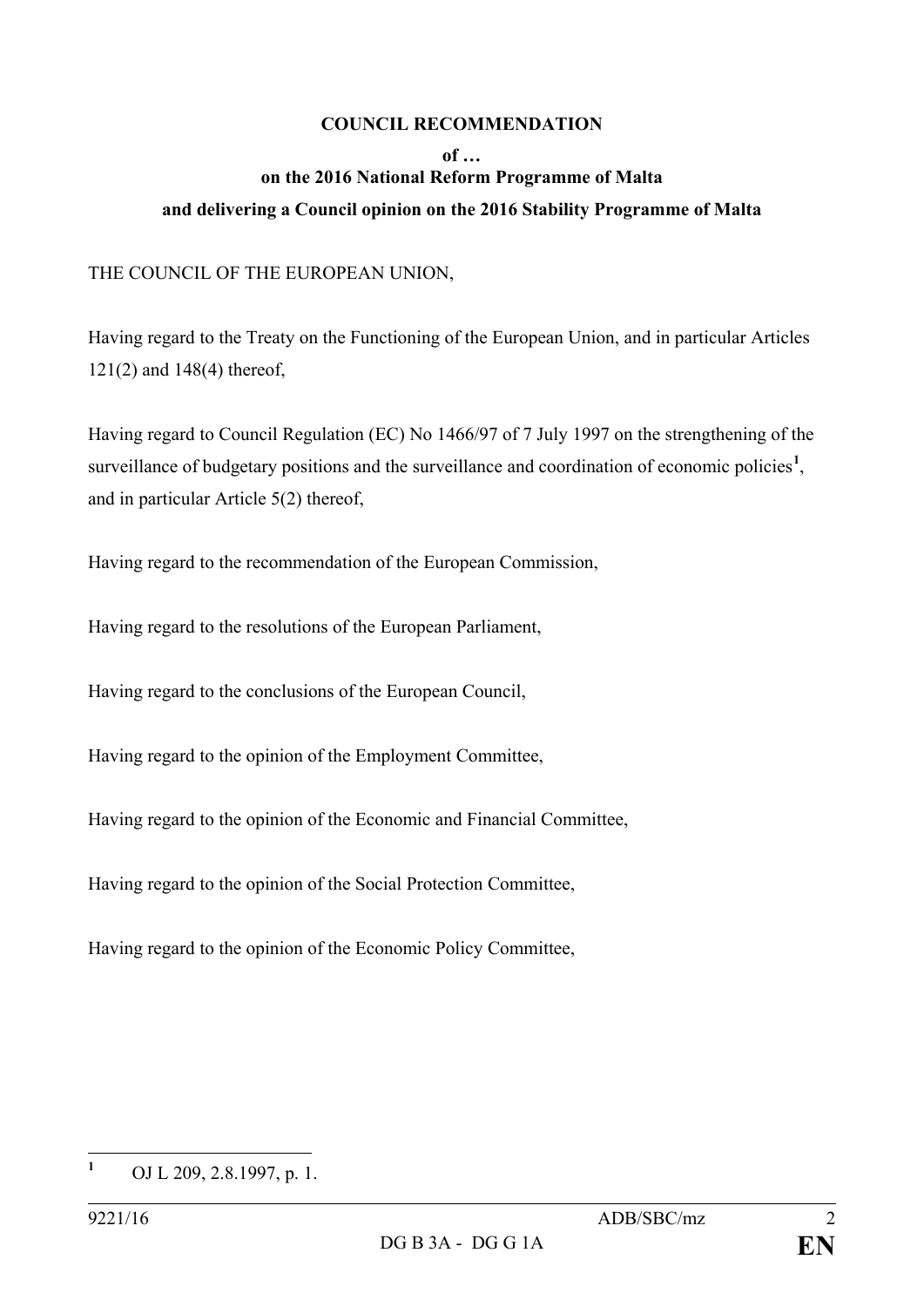Whereas:

- (1) On 26 November 2015, the Commission adopted the Annual Growth Survey, marking the start of the 2016 European Semester for economic policy coordination. The priorities of the Annual Growth Survey were endorsed by the European Council on 17-18 March 2016. On 26 November 2015, on the basis of Regulation (EU) No 1176/2011 of the European Parliament and of the Council**[2](#page-2-0)** , the Commission adopted the Alert Mechanism Report, in which it did not identify Malta as one of the Member States for which an in-depth review would be carried out. On the same day, the Commission also adopted a recommendation for a Council Recommendation on the economic policy of the euro area. This Recommendation was endorsed by the European Council on 18-19 February 2016 and adopted by the Council on 8 March 2016<sup>[3](#page-2-1)</sup>. As a country whose currency is the euro and in view of the close interlinkages between the economies in the economic and monetary union, Malta should ensure the full and timely implementation of the Recommendation.
- (2) The 2016 country report for Malta was published on 26 February 2016. It assessed Malta's progress in addressing the country-specific recommendations adopted by the Council on 14 July 2015 and Malta's progress towards its national Europe 2020 targets.
- (3) On 15 April 2016, Malta submitted its 2016 National Reform Programme and its 2016 Stability Programme. In order to take account of their interlinkages, the two programmes have been assessed at the same time.

<span id="page-2-0"></span>**<sup>2</sup>** Regulation (EU) No 1176/2011 of the European Parliament and of the Council of 16 November 2011 on the prevention and correction of macroeconomic imbalances (OJ L 306, 23.11.2011, p. 25).

<span id="page-2-1"></span>**<sup>3</sup>** OJ C 96, 11.3.2016, p. 1.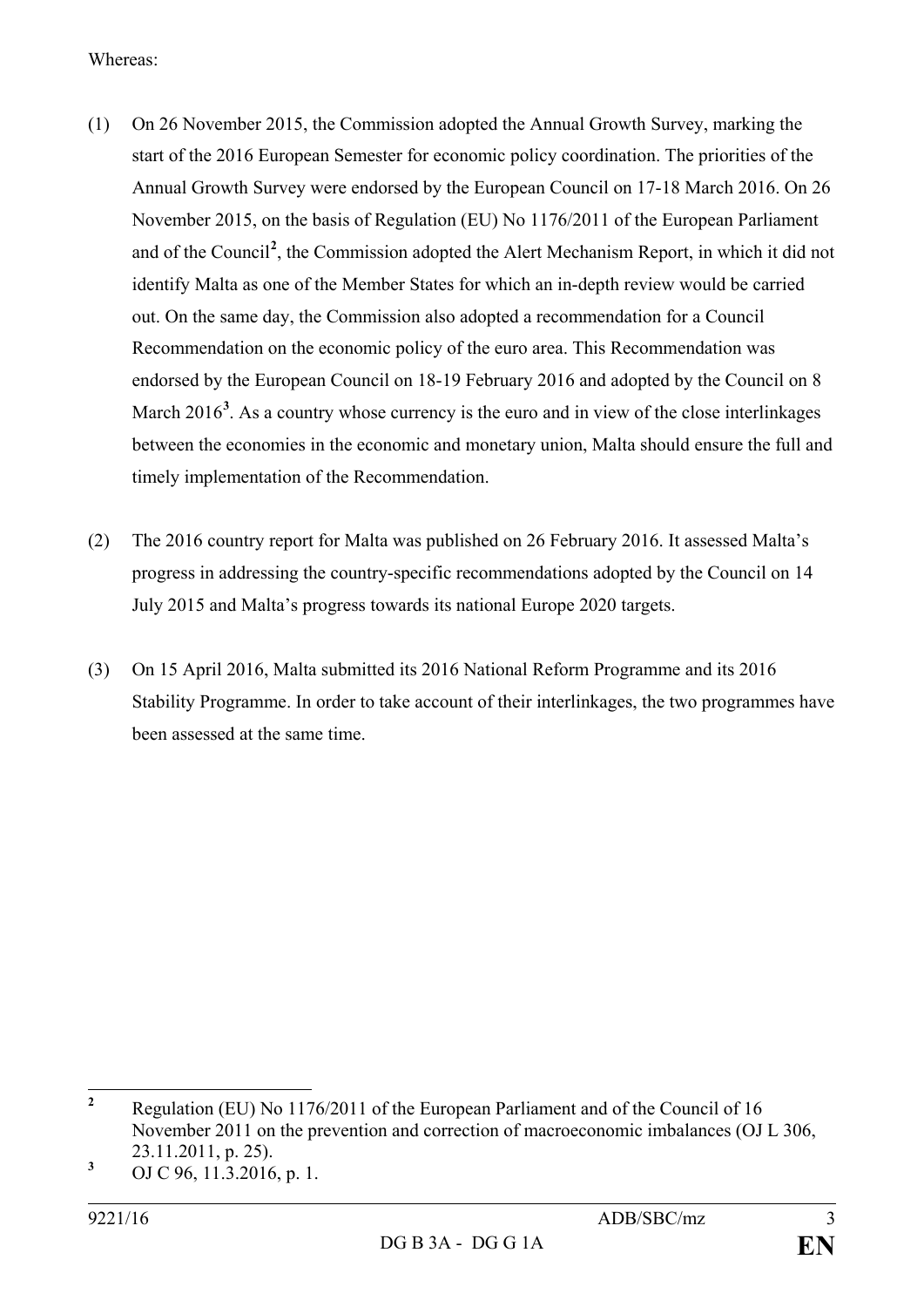(4) Relevant country-specific recommendations have been addressed in the programming of the European Structural and Investment Funds for the 2014-2020 period. As foreseen in Article 23 of Regulation (EU) No 1303/2013 of the European Parliament and of the Council**[4](#page-3-0)** , where it is necessary to support the implementation of relevant Council recommendations, the Commission may request a Member State to review and propose amendments to its Partnership Agreement and relevant programmes. The Commission has provided further details on how it would make use of this provision in guidelines on the application of the measures linking effectiveness of the European Structural and Investment Funds to sound economic governance.

<span id="page-3-0"></span>**<sup>4</sup>** Regulation (EU) No 1303/2013 of the European Parliament and of the Council of 17 December 2013 laying down common provisions on the European Regional Development Fund, the European Social Fund, the Cohesion Fund, the European Agricultural Fund for Rural Development and the European Maritime and Fisheries Fund and laying down general provisions on the European Regional Development Fund, the European Social Fund, the Cohesion Fund and the European Maritime and Fisheries Fund and repealing Council Regulation (EC) No 1083/2006 (OJ L 347, 20.12.2013, p. 320).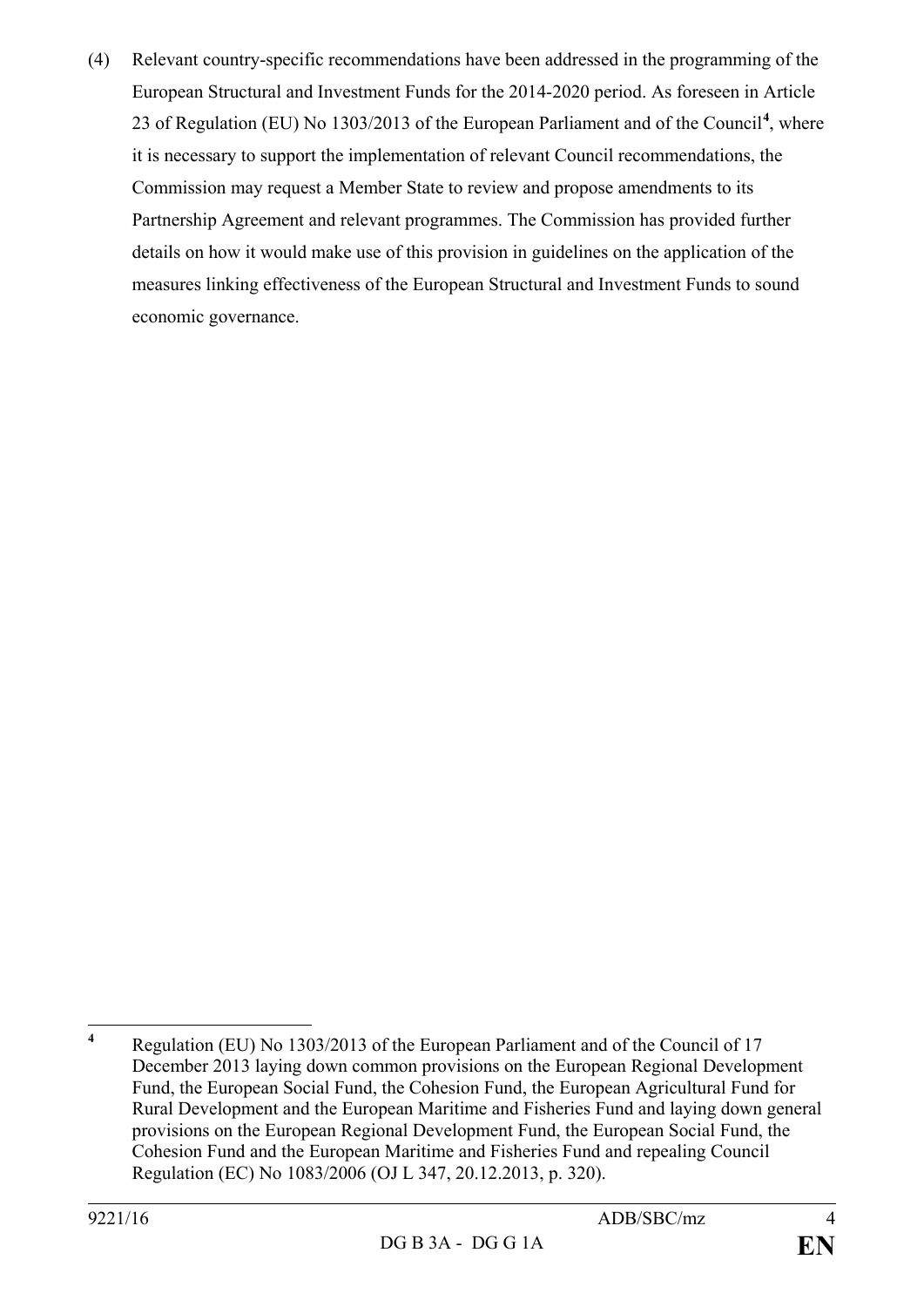(5) Malta is currently in the preventive arm of the Stability and Growth Pact and subject to the debt rule. In its 2016 Stability Programme, the Government plans the headline balance to improve to a surplus of 0,1 % of GDP by 2019. The structural balance will gradually improve so that Malta's medium-term budgetary objective - a balanced budgetary position in structural terms – is reached by 2019. According to the Stability Programme, the general government debt-to-GDP ratio is expected to fall to 62,6 % in 2016 and decrease further to 55,5 % in 2019. The macroeconomic scenario underpinning these budgetary projections is plausible for 2016 and cautious for 2017-19. However, the measures needed to support the planned deficit targets from 2017 onwards have not been sufficiently specified. Based on the Commission 2016 spring forecast, there is a high risk of a significant deviation from the recommended adjustment towards the medium-term objective in 2015 and 2016 taken together, essentially stemming from the slippage in 2015 which needs to be corrected in 2016, and under unchanged policies in 2017. The slippage in 2015 is partly explained by the surge in investment largely due to the exceptionally high absorption of EU funds in the run up to the conclusion of the 2007-2013 programming period. In order to reduce the deviation over the two-years 2015-2016, the 2016 Stability Programme includes additional measures for 2016 that could not yet be included in the Commission 2016 spring forecast. These measures are targeted at reducing primary expenditure (by 0,16 % of GDP), especially in the areas of compensation of employees, intermediate consumption and capital transfers. In addition, the estimates of some of the revenue measures for 2016-2019 have been revised to reflect more up-to-date information, as well as the actual impact of the measures for 2015. Taken together, these measures have a net deficit-reducing impact of 0,2 % of GDP. Compared to the Commission forecast, factoring in these measures would improve the structural effort, and the structural balance pillar would point to some deviation on average over the two years 2015- 2016, whereas a risk of a significant deviation would remain in 2017. Malta is forecast to comply with the debt reduction benchmark both in 2016 and 2017. Based on its assessment of the Stability Programme and taking into account the Commission 2016 spring forecast, the Council is of the opinion that there is a risk that Malta will not comply with the provisions of the Stability and Growth Pact. Therefore, further measures will be needed to ensure compliance in 2016 and 2017.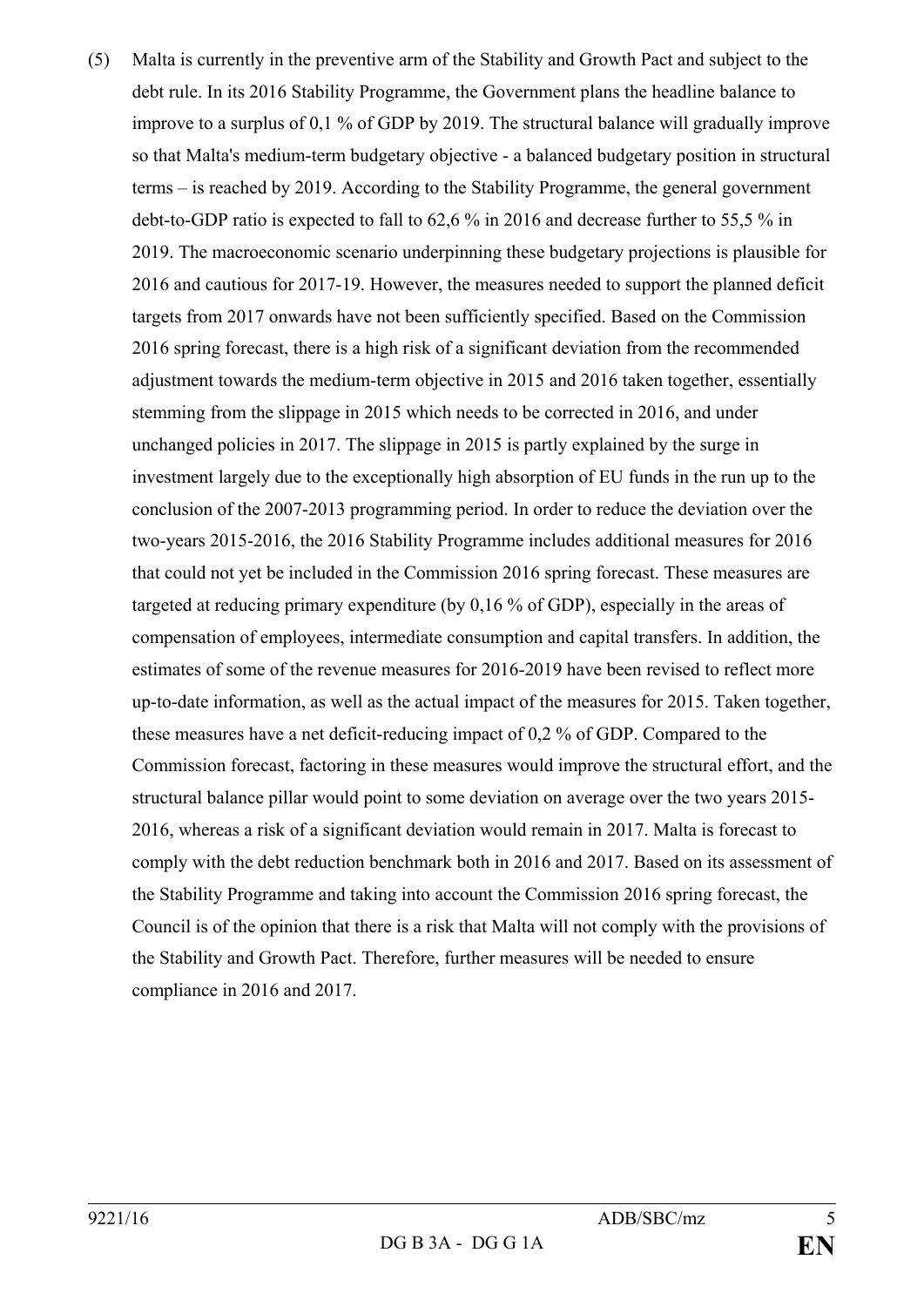- (6) The long-term sustainability of public finances in Malta remains a challenge. This is mainly due to the budgetary impact of ageing-related costs, such as healthcare and long-term care and pensions. The pension system faces the double challenge of achieving sustainability while ensuring adequate retirement incomes. Pension expenditure was lower than the EU average in 2013, at 9,6 % of GDP, but it is projected to increase to 12,8 % by 2060, one of the highest in the Union. In March 2016, the Government adopted several measures to address the sustainability and the adequacy of the pensions system, but the budgetary impact has not yet been assessed. In order to improve the adequacy of the system, the contributory national minimum pension continues to evolve in 2016, with a view to reaching 60 % of median income by 2027, and to extend its coverage. Effectiveness of the reform will depend on safeguarding the employability of the older cohorts. In addition to pensions, public expenditure on healthcare and long-term care is projected to increase faster than the EU average, at 2,1 % and 1,2 % of GDP. The authorities have adopted a national health systems strategy and are conducting a healthcare spending review with a view to improving the efficiency of expenditure. However, the savings from these efforts have yet to materialise. Sustainability in the long run would benefit from using potential savings to address the projected expenditure growth.
- (7) Significant investments have been made, but education and training outcomes are still below target. This affects the quality of labour supply and the labour market participation rate. The educational attainment of Malta's workforce is still among the lowest in the Union. Malta is implementing a comprehensive strategy for lifelong learning, but participation in lifelong learning programmes is still limited, particularly among those with low educational attainment. Challenges in this area include targeted outreach, improved access to training and partnerships between education and training institutions and employers. A legal notice establishing an institute for the continuous professional development of teachers (the Institute for Education) was approved in 2015. The Institute's main objectives are to: (i) provide teachers with skills needed in their daily professional activities; (ii) act as a hub for educators to meet and share their experiences, and (iii) promote educational leadership. The Institute is now becoming operational and is expected to become the main driver in addressing teachers' professional development needs. Progress in this area will need to be monitored.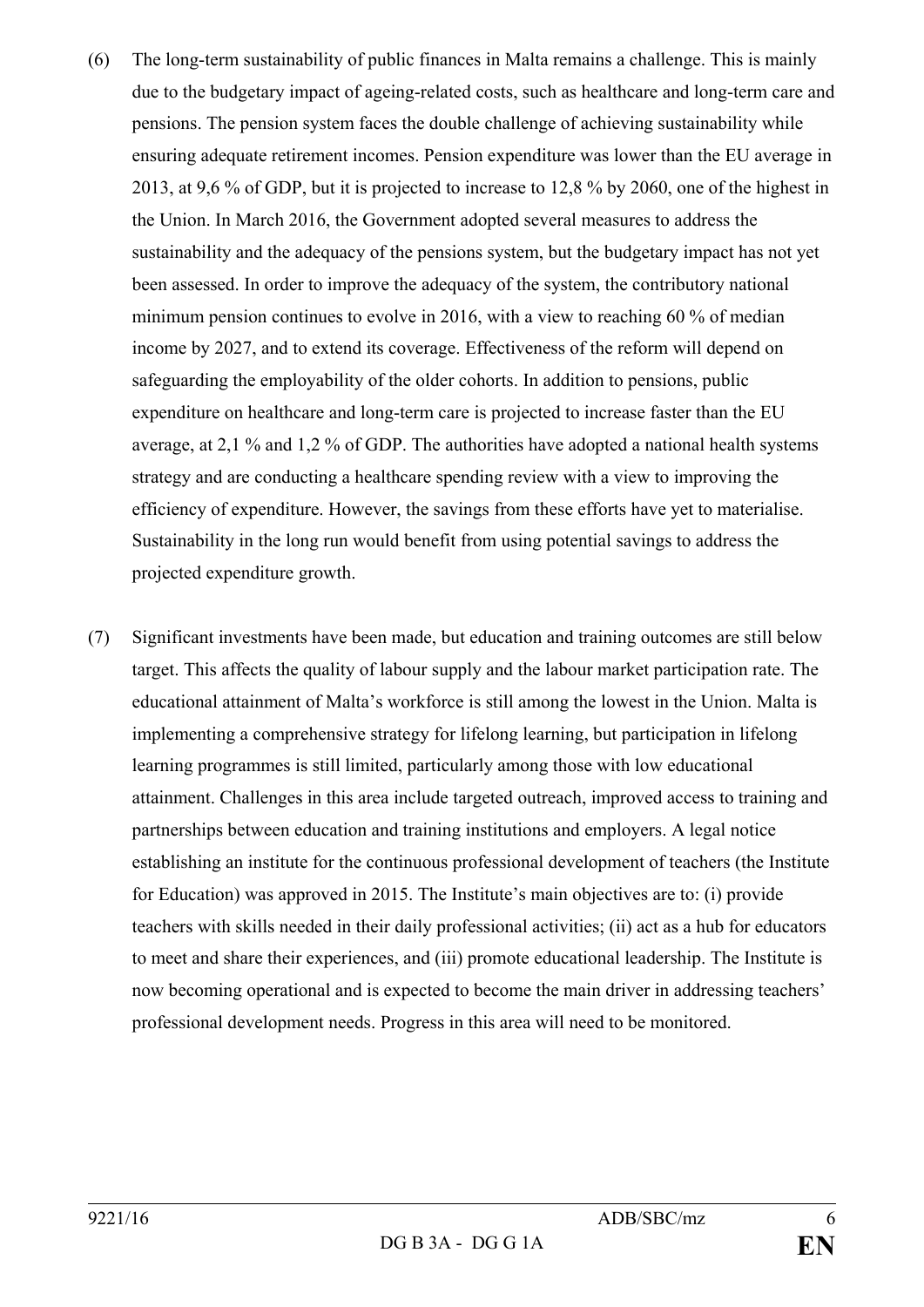- (8) Apart from one-off large-scale projects in 2014-2015, investment in Malta has been muted, reflecting structural changes in the economy and bottlenecks. This is mainly linked to the increasing importance of less capital-intensive service sectors, which lowers the economy's future investment needs. Nevetherless, some challenges that affect investment activity in the country persist, such as the insufficient capacity to innovate, skills bottlenecks, inefficiencies in the public administration and the justice system, the regulatory burden and significant traffic congestion.
- (9) The transport and logistical infrastructure is one of the major barriers to foreign investment. The external costs of transport borne by Malta's economy are substantial. These stem mainly from an inefficient use of the country's transport network and the lack of real alternatives to using private passenger cars. In addition, the high number of private vehicles, pollution and traffic congestion pose challenges to the sustainability of the national transport sector. No comprehensive transport strategy has yet been implemented, despite the fact that the development of a national transport strategy and master plan is a pre-condition for accessing European Structural and Investment Funds (2014-2020), which will be used to co-fund transport investments.
- (10) The Government has taken several steps to improve access to finance for small and mediumsized enterprises (SMEs). These steps were geared to providing equity and venture capital, which had been identified as a bottleneck in recent years. In addition, future measures include setting up a central credit register and a development bank and the launch by the Malta Stock Exchange of a platform designed specifically to help SMEs raise funds through the capital market. Difficulties in the area of access to non-bank instruments remain, but SMEs in Malta benefit from a better financing environment than many of their EU peers.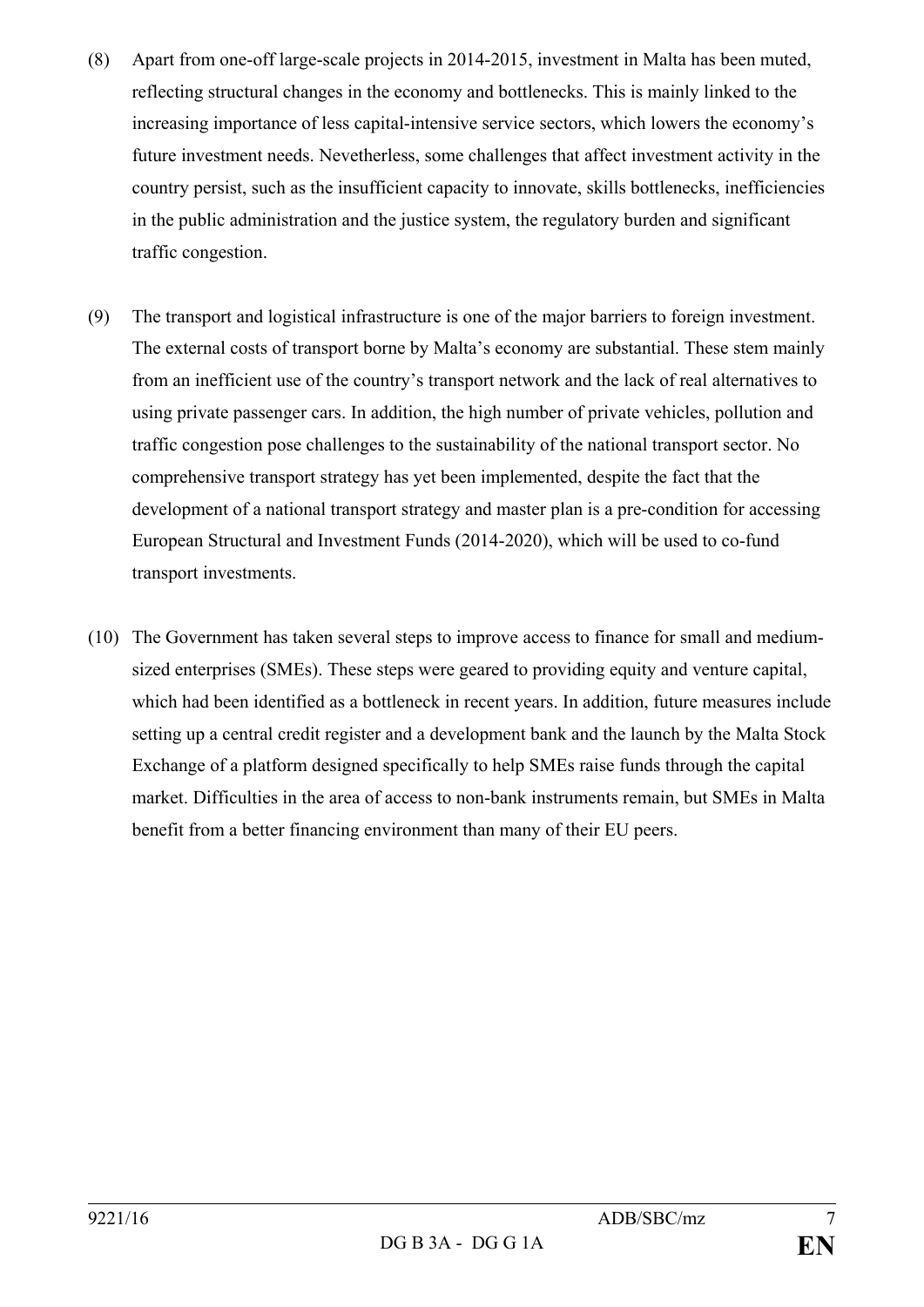- (11) In the context of the European Semester, the Commission has carried out a comprehensive analysis of Malta's economic policy and published it in the 2016 country report. It has also assessed the Stability Programme and the National Reform Programme and the follow-up given to the recommendations addressed to Malta in previous years. It has taken into account not only their relevance for sustainable fiscal and socio-economic policy in Malta but also their compliance with EU rules and guidance, given the need to strengthen the EU's overall economic governance by providing EU-level input into future national decisions. The recommendations under the European Semester are reflected in recommendations (1) and (2) below.
- (12) In the light of this assessment, the Council has examined the Stability Programme and its opinion**[5](#page-7-0)** is reflected in particular in recommendation (1) below,

<span id="page-7-0"></span>**<sup>5</sup>** Under Article 5(2) of Regulation (EC) No 1466/97.